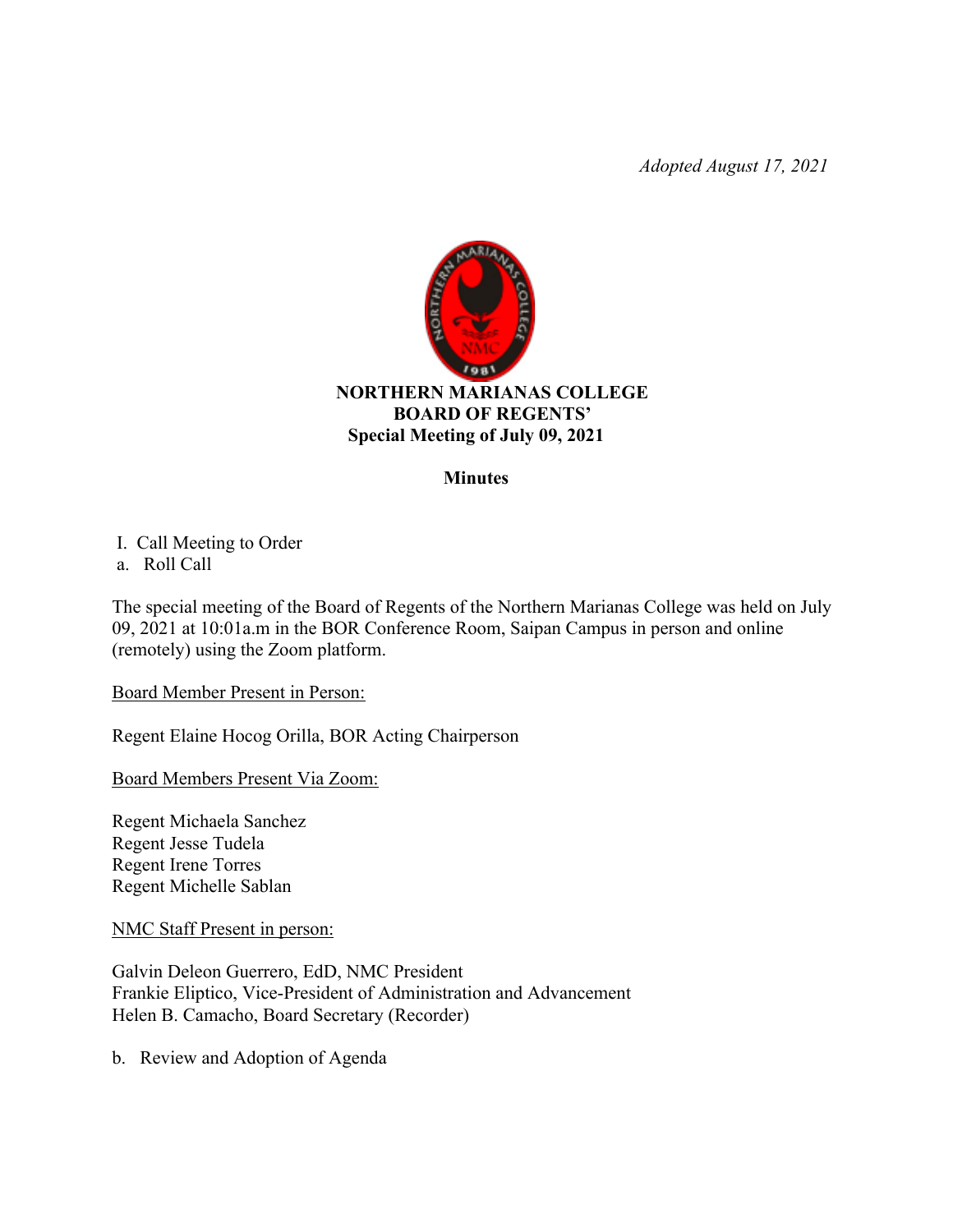**Action:** Regent Torres motioned to adopt the agenda, seconded by Regent Sanchez. All members voted yes, the motion passed.

II. Public Comment Period: Individuals may verbally testify on items on the agenda during the Public Comment Period. Testifiers are requested to limit their comments to five (5) minutes. Written comments are also accepted. – No public comments were received.

III. Old Business – None.

IV. New Business

a. Board Resolution 2021-01: To Update Bank Signatures

Regent Orilla, Acting BOR Chairperson read an excerpt of the resolution as follows:

A resolution designating Galvin Deleon Guerrero, EdD, President of the Northern Marianas College (or any one legally acting in that capacity) and David J. Attao, Chief Financial Officer (CFO), to be signatories to all financial instruments drawn from Northern Marianas College bank accounts at Bank of Guam, First Hawaiian Bank and Bank of Hawaii. The signature of the Chairperson or the Vice Chairperson of the Board of Regents shall serve as the substitute signature in the event the President of NMC or CFO is unavailable. Further, that this designation shall be valid, unless otherwise contrary to applicable law or regulations, until withdrawn or amended by formal board action.

**WHEREAS,** at a special meeting held on July 09, 2021 the Board of Regents designated the President of NMC (or any one legally acting in that capacity) and the Chief Financial Officer to be signatories to all financial instruments drawn from Northern Marianas College bank accounts. The signature of the Chairperson or Vice-Chairperson of the Board of Regents shall serve as the substitute signature in the event the **President or CFO** is unavailable.

**NOW, THEREFORE, BE IT RESOLVED** that the Board of Regents formally adopt the following:

That the President of NMC (or any one legally acting in that capacity) and the Chief Financial Officer are the signatories to financial instruments drawn from Northern Marianas College bank accounts. The signature of the Chairperson or Vice Chairperson of the Board of Regents shall serve as the substitute signature in the event the President or CFO is unavailable. Further, that this designation shall be valid, unless otherwise contrary to applicable